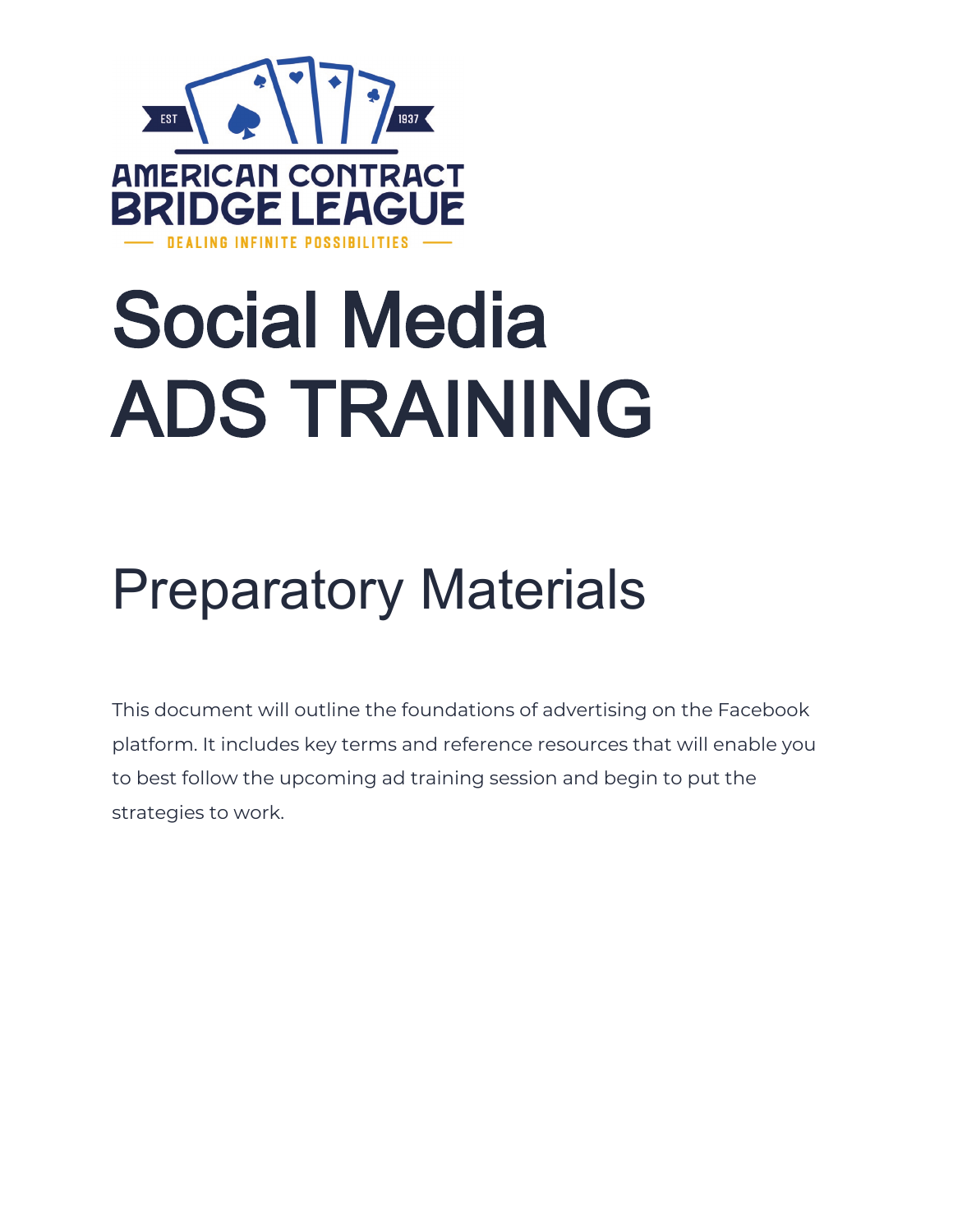# Key Terms

## **1. ADVERTISING OBJECTIVE**

An objective is, essentially, your goal. What do you want to achieve with the ad(s)? It's important to consider that your objective is specific to what a Facebook ad can do for you. You might say your ultimate goal is to get more people to play bridge at your club or tournament. And this ad can certainly help with that, but we'll have to put it into terms the platform understands. Read on for more.

#### **2. CAMPAIGN**

A campaign includes one advertising objective. This may include more event responses, the number of people who see the ad or the number of people who click to your website. If you want multiple objectives, you'll need multiple campaigns.

## **3. REACH**

Reach is the number of individuals who saw your content.

## **4. IMPRESSIONS**

Impressions are the total number of *times* someone saw your content. It is usually higher than your reach, because one individual may result in two or more impressions (if he or she saw the ad multiple times).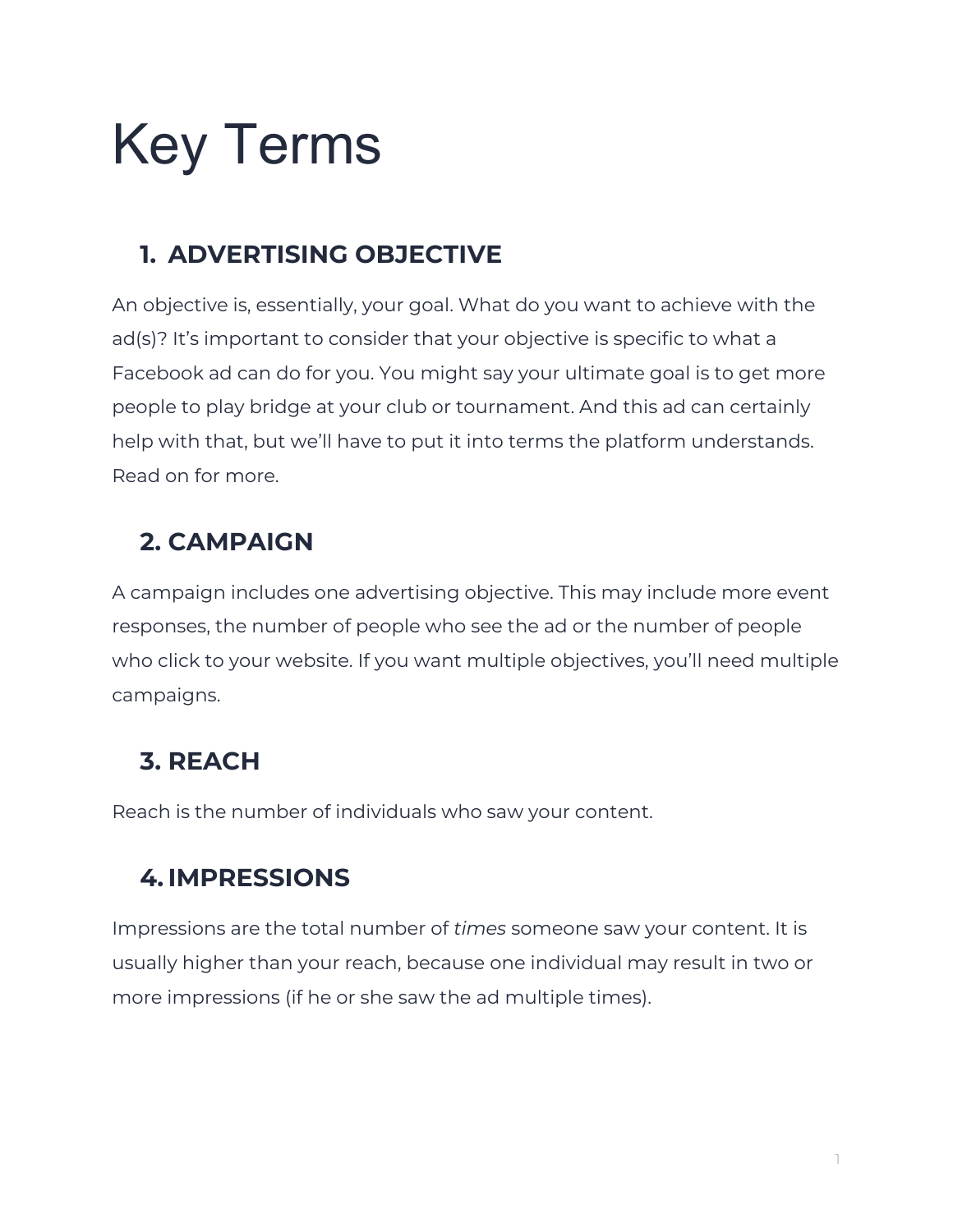#### **5. FREQUENCY**

This is the number of times (on average) one person saw your ad. If the frequency is 3.02, that means (on average) each person who saw your ad saw it three times.

#### **6. ENGAGEMENT**

This is the overall measure of any of a number of ways someone can interact with your content. If they do anything besides scroll past it, they've engaged. This may include clicking to "read more" (if a post is long), clicking to view a picture, liking the post, commenting on the post, RSVPing to an event, etc.

#### **7. PLACEMENTS**

This is the location where your ads will appear. There are lots of placements on Facebook. For example, an ad may be placed in the newsfeed, but it also might show up in the right column for someone on a desktop or laptop. Don't worry, Facebook will automatically place your ad in any area it can, as long as your image, link, video or other content is compatible.

#### **8. COST PER RESULT**

With ads, Facebook will report to you a cost per result. This varies depending on the objective you chose when you set up your ad. If you ran a campaign trying to reach the most people, your cost will be reported as the cost per individual who saw your ad. If you want more event responses, it's the cost per person who responded to the Facebook event. Ultimately, this is the total you spent divided by the stated number of "results" achieved.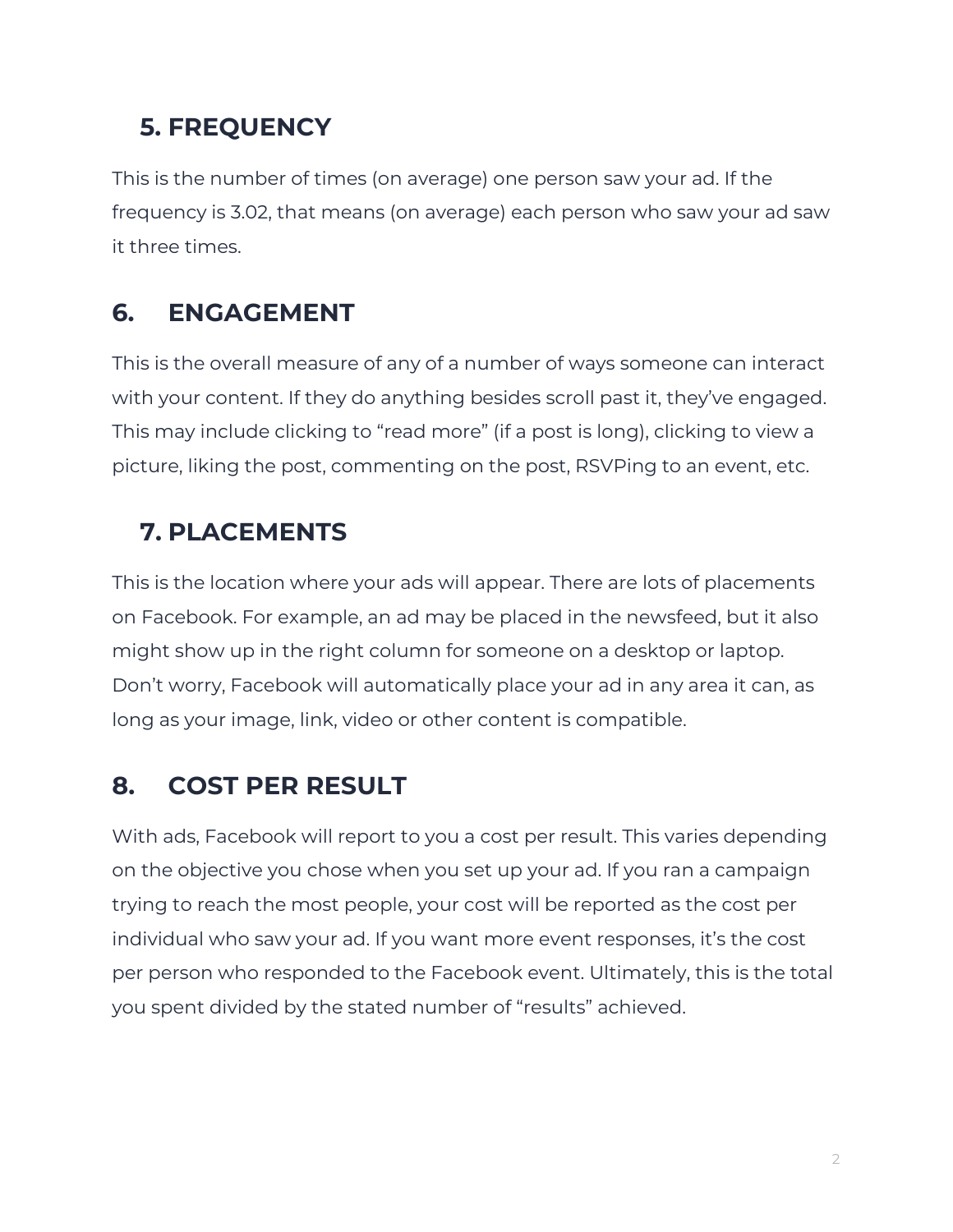#### **9. BILLING THRESHOLD**

This is the amount of "credit" you have with Facebook. Early in your advertising efforts, it is low. Typically it starts out at \$25. Essentially, Facebook will charge your credit card for every \$25 you spend – at first. As you pay those charges, you earn credit with the platform. They know you're "good" for the money, and they'll raise the amount you can spend before you're billed again. The longer you run ads and the more you spend, the higher your threshold will be. If your threshold is high, you may only be billed once per month or when your campaigns end.

# **10. TARGET AUDIENCE**

If you want any audience, put your message on a billboard. But if you want an audience most likely to act on your ad, target them. This is basically a smaller group of people more likely to be interested in your ad. You'll spend less and get better results if you target well. We'll talk more about this in the training.

## **11.DISPLAY NETWORK**

This is any number of websites or smartphone apps where your ad may run, if its content is compatible. Even if your ads run outside of Facebook specifically, they will still go to your target audience.